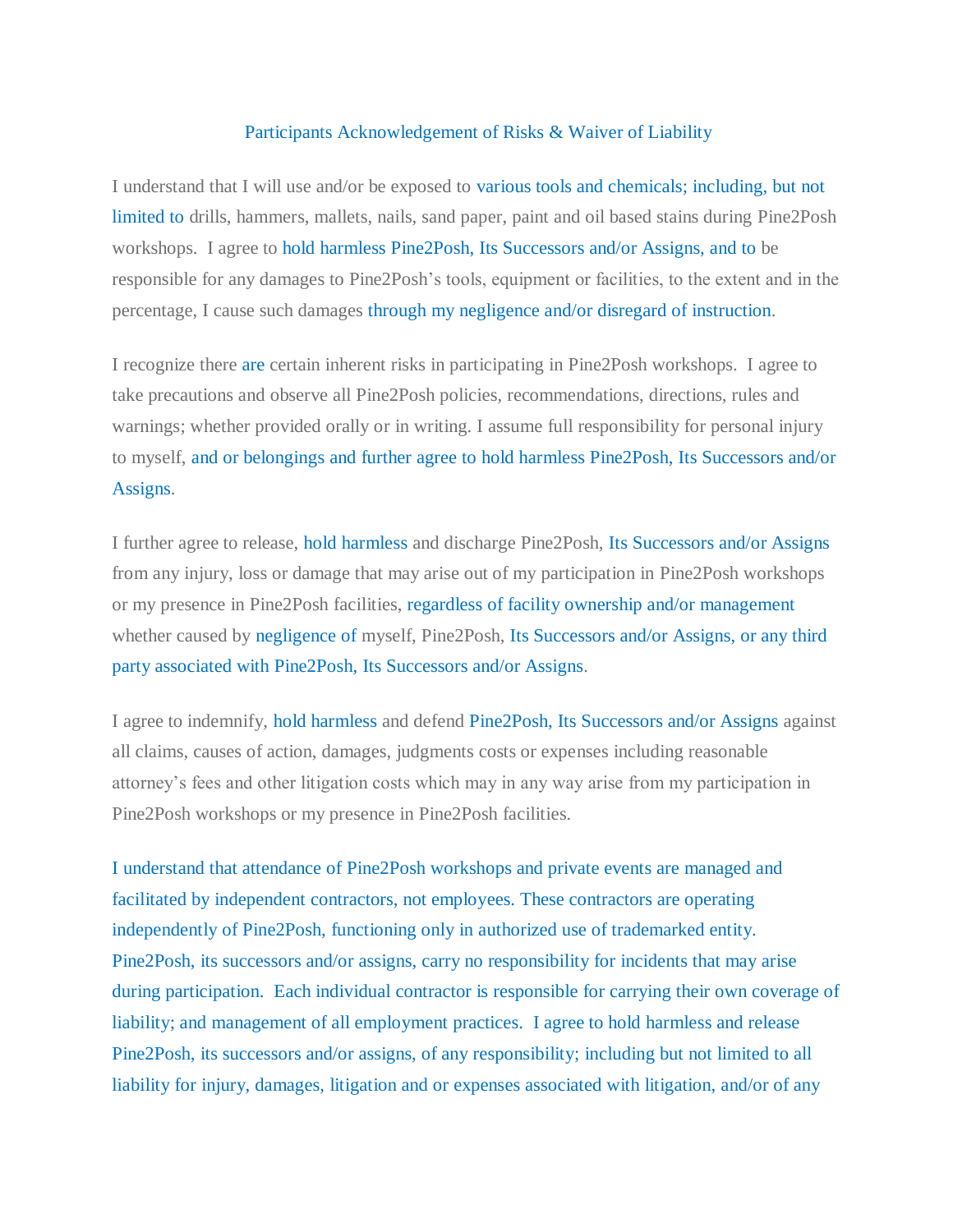other possible occurrences as they may arise, associated with events conducted by independent contractor(s), their employees, facilities, tools, materials and/or any other occurrence.

I recognize that Pine2Posh does not condone or participate in the duplication of copywrite, trademarked or other protected materials. Pine2Posh will do diligence to avoid allowing use of such materials, trademarks, sports logos, etc.; however, from time to time these may be missed. I agree that to the best of my knowledge, the design I have requested for use during my event is not protected by copywrite, trademark or other legal protections. I agree that if the design I have requested and/or supplied to Pine2Posh for use during workshop events is found to be protected by one of the above motioned, I take full responsibility, both legal and punitive for such use. By checking the "Accept Policies" box below, I agree to accept full responsibility for any legal issues that may arise from unauthorized use of such materials; including but not limited to, collection of damages, loss of use, legal fees, etc. I agree to hold harmless and release Pine2Posh, its successors and/or assigns, of any responsibility; including but not limited to recovery of all liability damages, litigation and or expenses associated with litigation, and/or of any other possible occurrences as they may arise, associated with the unauthorized use of such materials.

Marketing Authorization: I hereby agree to the above terms, and authorize use of any photographs taken while attending an event associated with Pine2Posh, for marketing purposes. This authorization includes but is not limited to distribution of marketing materials on Pine2Poshs' website, social media outlets, printed marketing materials and audio-visual commercials. \*Pine2Posh, its successors and/or assigns, take no responsibility for photographs copied to social media pages or outlets not owned/operated by Pine2Posh. Including, but not limited to personal pages, etc.

I HAVE READ THE PINE2POSH POLICIES AND THIS SAFETY WAIVER AND UNDERSTAND THAT I AM WAIVING ALL RIGHTS TO LITIGATION AND/OR COLLECTION OF DAMAGES FOR LOSS OF PROPERTY, USE &/OR INJURIES OCCURRED DURING OR RELATED TO PARTICIPATION IN ACTIVITIES ASSOCIATED WITH PINE2POSH, ITS SUCCESSORS AND/OR ASSIGNS. IN LAYMAN TERMS, I REALIZE AND AGREE NOT TO TAKE LEGAL ACTION OR HOLD PINE2POSH, ITS SUCCESSORS AND/OR ASSIGNS RESPONSIBLE FOR ANYTHING THAT MAY OCCUR. I FURTHER UNDERSTAND THAT BY CHECKING THE "ACCEPT POLICIES" BOX, I VOLUNTARILY AGREE TO AND WITH THE SURRENDER OF ALL LEGAL RIGHTS THAT I MIGHT OTHERWISE HAVE, AND AUTHORIZE USE OF